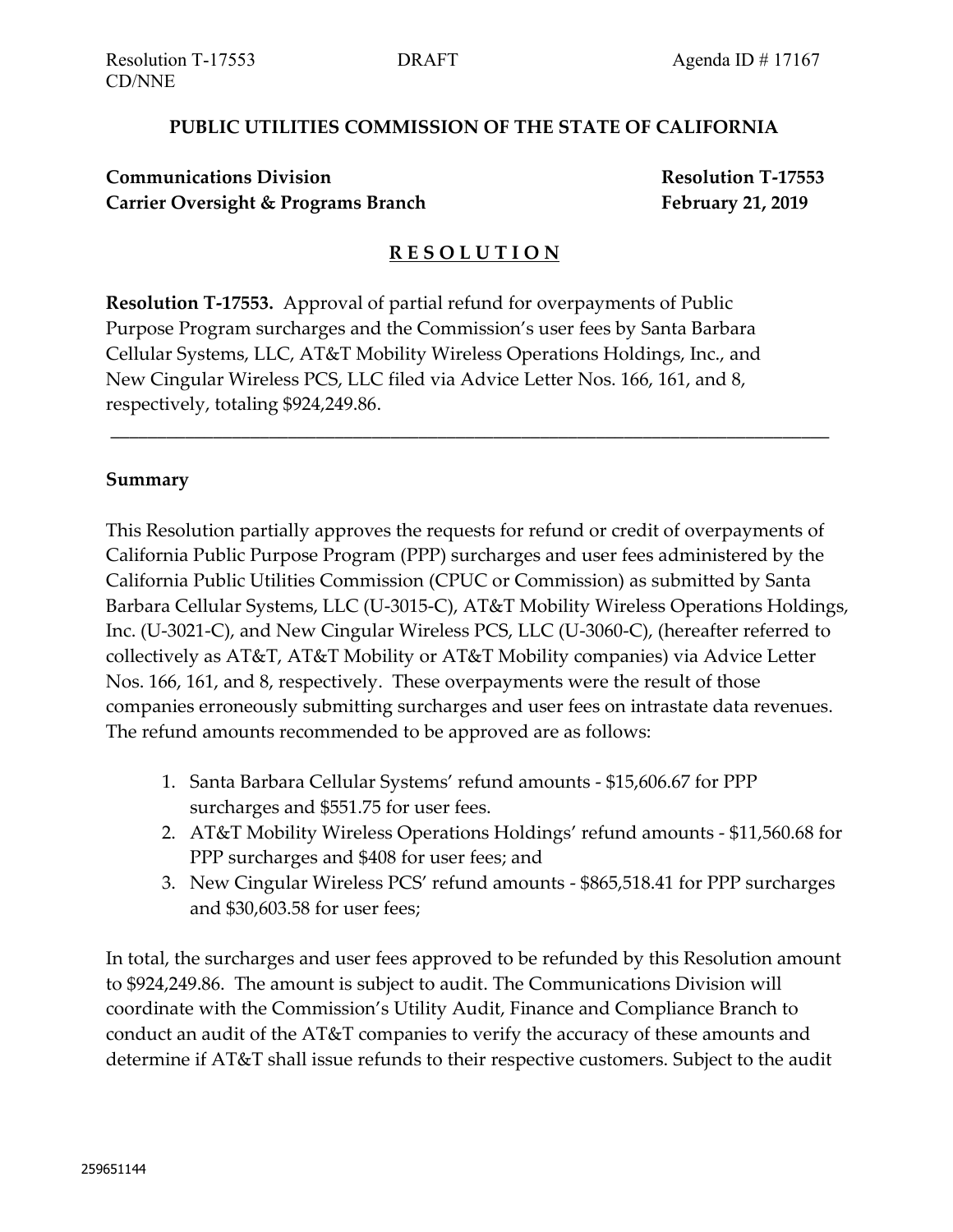findings, the Administrative Service Division's Fiscal Office shall transmit the funds to the AT&T Mobility Companies.

## **Background**

The AT&T Mobility companies provide both prepaid and postpaid wireless telephone services in California. As registered cellular providers in California, the three AT&T Mobility companies are required to collect, report and remit Public Purpose Program surcharges (surcharges) and user fees to the Commission. Surcharges and user fees, further discussed below, are assessed on a carrier's intrastate revenues. These charges are computed as a percentage of intrastate prepaid and postpaid wireless service revenues subject to surcharge. Internet access or data services are categorized as interstate information services and, therefore, not subject to the Commission's surcharges and User Fee.<sup>1</sup>

On January 26, 2016, the AT&T Mobility companies sent a letter to the Acting Director of the Commission's Communications Division explaining that, from January 2013 through September 2015, the AT&T Mobility companies overpaid their Public Purpose Program surcharges (surcharges) and user fees by erroneously including prepaid data and text messaging (text) revenues in reporting their intrastate telecommunications revenues to the Commission. The AT&T Mobility companies claim that these services should not have been included in the intrastate revenues because, they assert, surcharging these services violates federal law.

In February 2016, staff advised the AT&T Mobility companies to file advice letters to formally request the recovery of alleged overpayments to the Commission. In addition, staff advised the AT&T Mobility companies that there was a limit to the period allowed for the recovery of surcharges and user fees resulting from carrier's reporting errors. In addition, staff told AT&T that text messaging revenues were subject to California surcharges and User Fee. Hence, the requested refund amounts should be limited to a one-year period prior to the date on which the Commission was notified and should pertain to only the portion involving data.

On August 15, 2016, the AT&T Mobility companies submitted Advice Letter (AL) Nos. 166, 161, and 8. In these ALs, the AT&T Mobility companies requested refunds or credits for overpayments of surcharges and user fees that they erroneously made for prepaid

 $\overline{a}$ <sup>1</sup> FCC 1998 Stevens Report.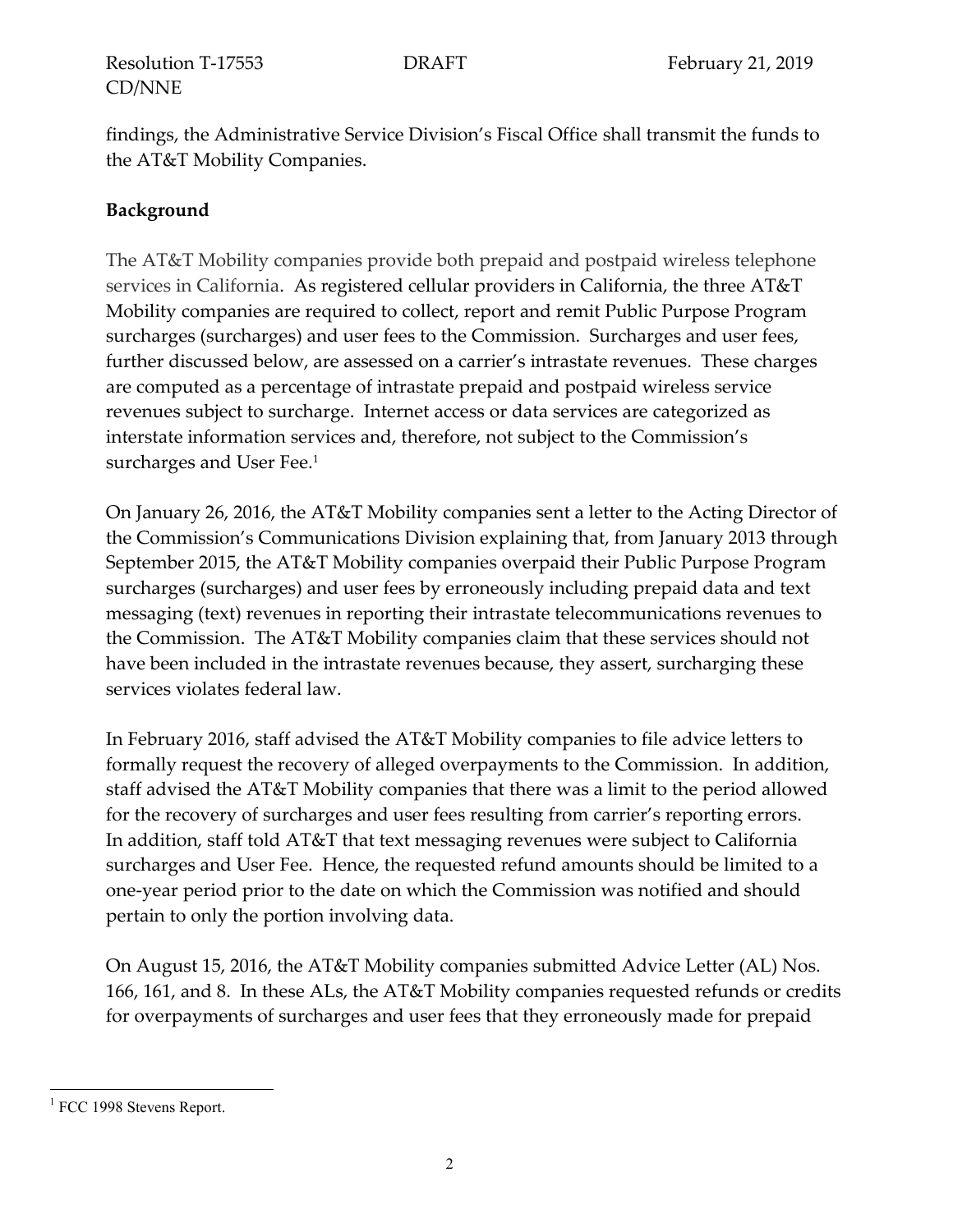services from January 2013 through September 2015. AT&T revised their claims to reflect a refund for only data or Internet access service.

The requested refund amounts total \$50,387.00 for Santa Barbara Cellular Systems, LLC; \$27,922.00 for AT&T Mobility Wireless Operations Holdings, Inc.; and \$2,100,265.00 for New Cingular Wireless PCS, LLC. The amounts are further detailed in Table 3 of this Resolution.

The Commission did not receive any protest to these advice letters.

### **Suspension of Advice Letters**

On September 14, 2016 and January 23, 2017, staff suspended AT&T Mobility companies' AL Nos. 166, 161, and 8 to allow for adequate time to collect and analyze the data in preparation of this Resolution.

The ALs were further delayed because staff found irregularities in the AT&T Mobility companies' remittance history. During the review of the ALs, staff discovered that the AT&T Mobility companies' monthly remittances were generally erroneous. Underpayments and overpayments occurred for numerous reporting periods from 2011 to 2017. This finding was relayed to AT&T, along with spreadsheets detailing the amounts of underpayments and overpayments per period, and is currently being handled outside of this Resolution. AT&T records and remittances have also shown marked improvements since relaying this issue to the carrier.

# Reporting and Remitting Responsibility

Carriers bear the responsibility to report the revenues and remit the resulting surcharges and user fees to the Commission.<sup>2</sup> This responsibility includes verifying the timeliness, correctness and accuracy of the reports and remittances.

The public purpose program surcharges and User Fee are discussed in detail in Appendix A of this Resolution.

# **Discussion**

 $\overline{a}$ <sup>2</sup> PU Code Sections 275-281; 423.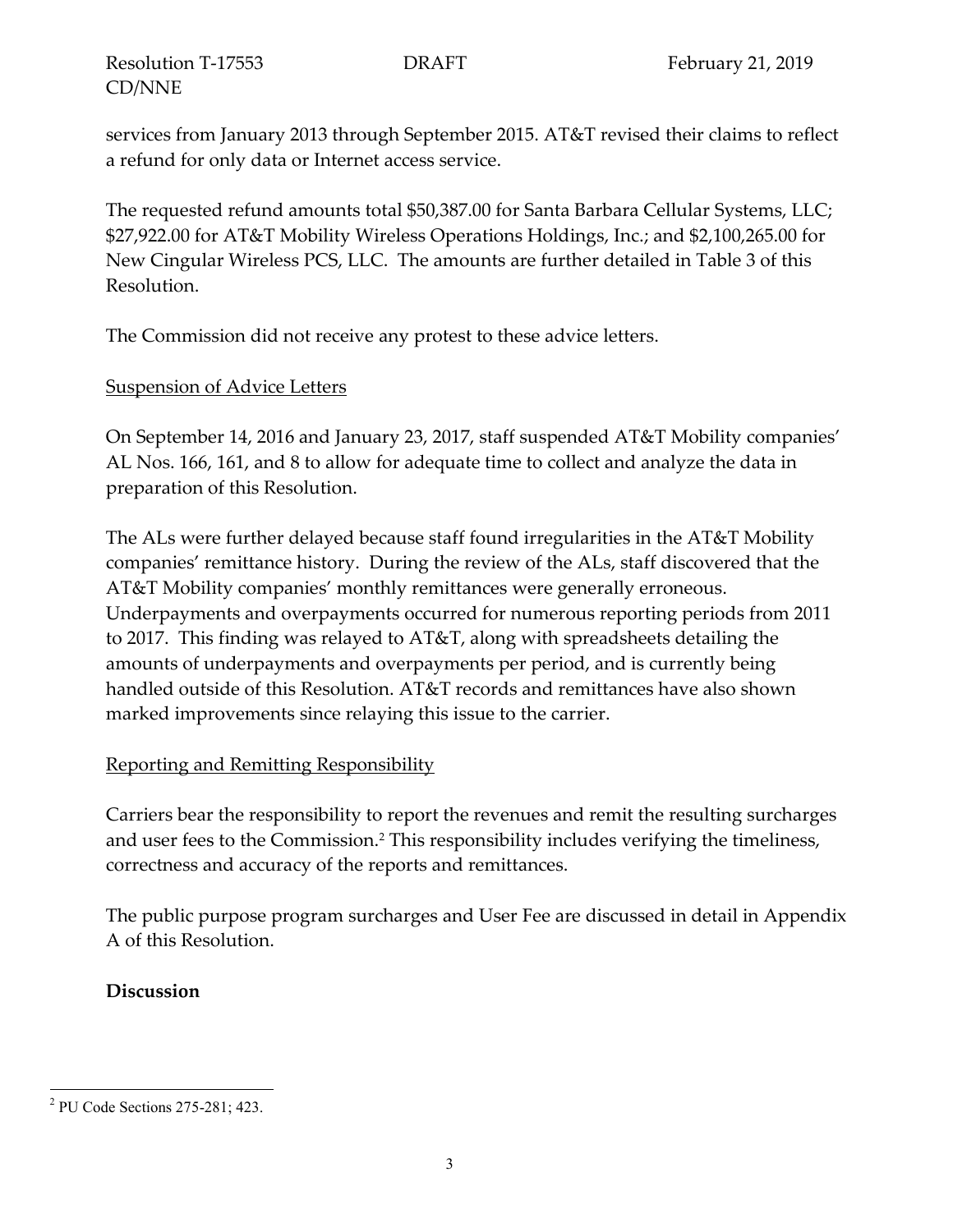In their respective ALs, the three AT&T Mobility companies claim that, in reporting intrastate revenues to the Commission from January 1, 2013 through September 30, 2015, they erroneously included intrastate prepaid wireless data service revenue, which is not subject to Public Purpose Program surcharges or the CPUC User Fee. AT&T asserts that the inadvertent overstatement of revenues resulted in overpayments for the said periods.

AT&T states that prior to January 1, 2016, surcharges and user fees were not collected from end-users. Hence, AT&T requested that the refund amounts be issued to the AT&T Mobility companies and not to their customers.

In December 2016, AT&T Mobility provided jurisdictional allocation percentages, i.e. intrastate, interstate and international, for the periods of January 2013 through March 2016. According to  $AT&T$ , these jurisdictional allocation percentages are results of their quarterly-conducted traffic studies and are used to establish and report intrastate revenues to the Commission. All three companies discussed in this Resolution utilize the same jurisdictional allocation percentages.

Along with their traffic studies, AT&T Mobility also provided their summarized service allocation percentages for the periods of January 2013 through March 2016, i.e. voice, text and data service allocations, which are derived from their marketing studies. The summarized results illustrate monthly shifts in the service allocation percentages. However, based on their response to staff's data request, they stated that "the 3rd quarter 2013 marketing study continued to be used until it was updated in 2015." AT&T further explains that in 2015, "there was a shift from AT&T offering stand-alone plans to bundled plans." Hence, the marketing study was updated. 3

According to AT&T Mobility, similar to traffic studies, all three companies discussed in this Resolution utilize the service allocation factors derived from the same marketing studies.

The AT&T Mobility companies also presented their calculations for the claimed overpayments of surcharges and user fees in Excel spreadsheets provided to staff. Tables 1 and 2 illustrate AT&T Mobility's spreadsheets by detailing the column headers and formulas as shown below. 4

 $\overline{a}$ <sup>3</sup> Based on the spreadsheets provided to staff, the analysis to update the marketing study took place on June 15, 2015.

<sup>&</sup>lt;sup>4</sup> Staff deemed these tables as most appropriate for illustration purposes. AT&T Mobility spreadsheets do not appear exactly as illustrated.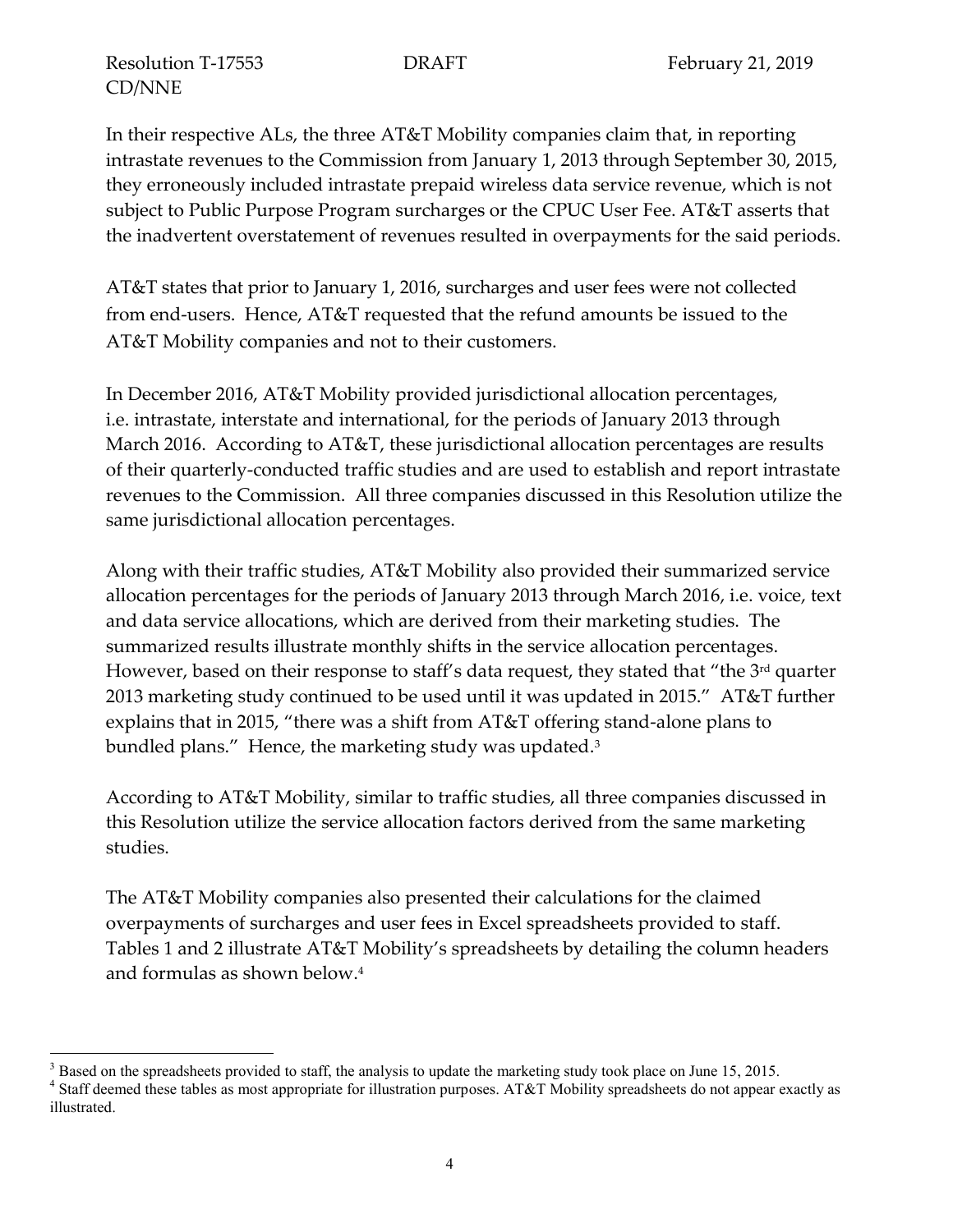The spreadsheets detailed the AT&T Mobility companies' monthly total intrastate revenues as reported in TUFFS(B)<sup>5</sup> and total monthly prepaid revenues(C).<sup>6</sup> The total monthly prepaid revenues was allocated between services (i.e. voice (D), text (E), and data (F)) using factors or percentage rates derived from the marketing studies as discussed above. 7 AT&T Mobility then multiplied their prepaid data revenue (F) by the intrastate factor derived from their traffic studies (G), also discussed above, to arrive at the monthly intrastate prepaid revenues attributed to data (H). These are the amounts which AT&T claims were inadvertently included in the reports to the Commission, thus resulting in overpayment of surcharges and user fees.

AT&T provided the "correct" revenue amount (I) by subtracting the intrastate prepaid data revenues (H) from the total intrastate revenues originally reported in TUFFS(B).

| Table 1                    |                                |                           |                         |                              |                        |                             |                                      |                              |
|----------------------------|--------------------------------|---------------------------|-------------------------|------------------------------|------------------------|-----------------------------|--------------------------------------|------------------------------|
| <b>Reporting</b><br>Period | Original<br>Reported<br>Amount | <b>Prepaid</b><br>Revenue | <b>Prepaid</b><br>Voice | <b>Prepaid</b><br><b>SMS</b> | <b>Prepaid</b><br>Data | <b>Intrastate</b><br>Factor | Inrtastate<br><b>Prepaid</b><br>Data | Correct<br>Revenue<br>Amount |
| (A)                        | (B)                            | (C)                       | $(D) =$<br>$(C * 9/0)$  | $(E) =$<br>$(C * 9/0)$       | $F =$<br>$(C * 9/0)$   | $\left( G\right)$           | $(H) =$<br>$(F * G)$                 | $(I) =$<br>$(B - H)$         |

In the same spreadsheets, to illustrate the dollar amounts of surcharges and user fees overpaid to the Commission (Q,R…W), AT&T multiplied the intrastate prepaid data revenues (H) by each individual program's rates effective for the corresponding time periods (J,K…P).

| Table 2                    |                     |          |                         |                              |                                                     |          |                                              |
|----------------------------|---------------------|----------|-------------------------|------------------------------|-----------------------------------------------------|----------|----------------------------------------------|
| <b>ULTS</b><br>Rate        | <b>DDTP</b><br>Rate | $\cdots$ | <b>User Fee</b><br>Rate | <b>ULTS</b><br><b>Amount</b> | <b>DDTP</b><br>Overpaid   Overpaid<br><b>Amount</b> | $\cdots$ | <b>User Fee</b><br>Overpaid<br><b>Amount</b> |
| $\left( \mathrm{J}\right)$ | (K)                 | $\cdots$ | (P)                     | $(Q) =$<br>$H * J$           | $(R)$ =<br>$(H * K)$                                | .        | W.<br>$(H * P)$                              |

The total amounts requested by AT&T Mobility companies to be refunded are summarized below.

 $\overline{a}$ 

<sup>&</sup>lt;sup>5</sup> The total intrastate revenues include both postpaid and prepaid wireless revenues.

 $6$  The total monthly prepaid revenues identified by AT&T in their spreadsheets encompass intrastate as well as interstate, and international services. Prior to 2016, prepaid revenues were not required to be separately reported from postpaid revenues. Further, interstate, international and non-jurisdictional services are beyond the Commission's jurisdiction. Hence, the total monthly prepaid revenues are not available on TUFFS.

<sup>&</sup>lt;sup>7</sup> Percentage rates derived from AT&T's marketing studies are illustrated using "%" symbols in the table.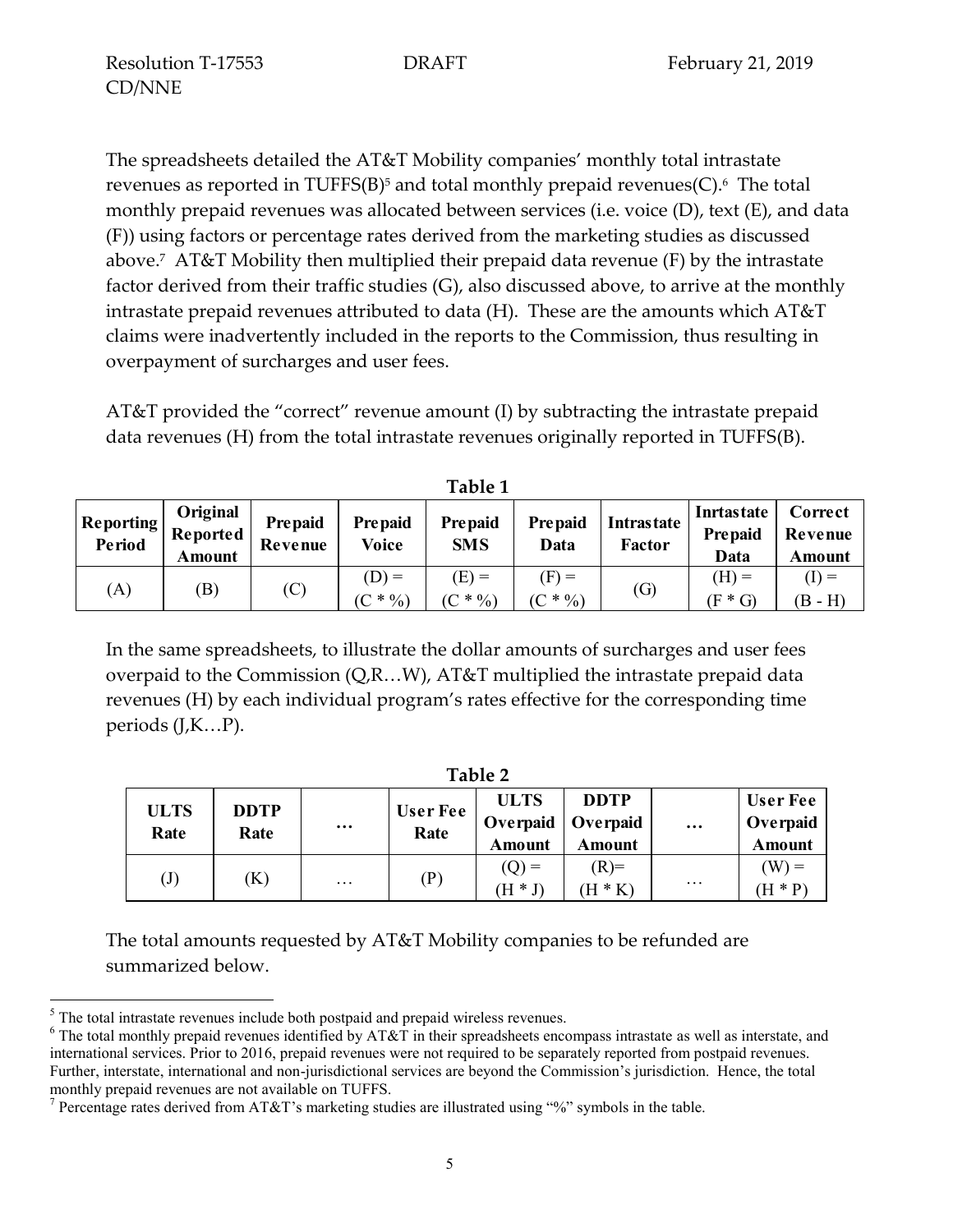6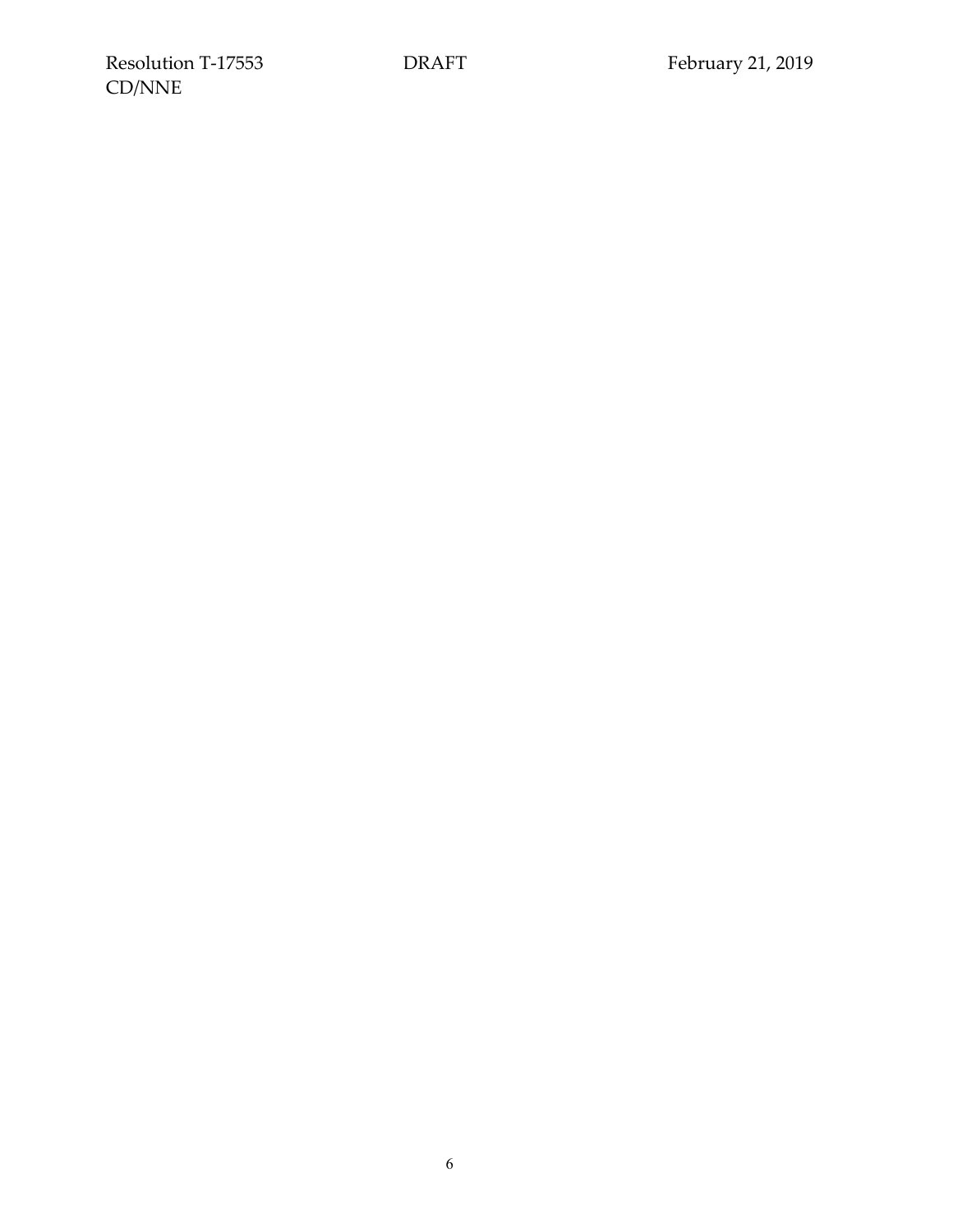| Table 3                           |                   |              |                                   |  |  |  |  |
|-----------------------------------|-------------------|--------------|-----------------------------------|--|--|--|--|
| <b>Requested Refund Amounts</b>   |                   |              |                                   |  |  |  |  |
| <b>Carrier</b>                    | <b>Surcharges</b> | User Fees    | <b>Total</b>                      |  |  |  |  |
| Santa Barbara Cellular (U-3015-C) | \$47,731.00       | \$2,656.00   | \$50,387.00                       |  |  |  |  |
| AT&T Mobility Wireless (U-3021-C) | \$26,549.00       | \$1,373.00   | \$27,922.00                       |  |  |  |  |
| New Cingular Wireless (U-3060-C)  | \$1,996,821.00    | \$103,444.00 | \$2,100,265.00                    |  |  |  |  |
| Total                             | \$2,071,101.00    |              | $$107,473.00 \, \, $2,178,574.00$ |  |  |  |  |

Staff believes that AT&T's methodology is generally reasonable. However, staff adjusted the calculation to reflect only service allocation figures supported by documented marketing studies. Only three marketing studies were conducted from January 2013 through September 2015, the last of which was conducted in the 3 $^{\rm rd}$  quarter of 2013. $^{\rm 8}$ After that, the shift from stand-alone to bundled services in mid-June 2015 is the only proof of a change in service allocations provided to the Commission. For this reason, staff disregards the service allocation figures reflected from the 1 st quarter of 2014 through the  $2^{\rm nd}$  quarter of 2015. Instead, staff relied on the documented figures presented for the  $4^{\rm th}$ quarter of 2013 to compute the overpayments for the first half of 2015. Staff then utilized the AT&T's provided service allocation figures for July through September 2015 for the corresponding periods.

In addition to disallowing the adjustments to service allocations discussed above, the Government Claims Act requires claims for refunds to be submitted within one year of the accrual of the claim. (See Gov. Code, § 911.2.) Consistent with the Act, the Commission may only allow for the reimbursement of overages remitted for the periods of January through September 2015. Since notification first occurred in January 2016, staff excludes the 2013 and 2014 portions of the refunds requested.

In their AL filings, AT&T Mobility had sought to include 2013 and 2014, noting that, at the time of their discovery, staff had published instructions that stated adjustments in TUFFS could be made within 36 months of the originally reported date. However, these specific instructions were removed by staff from the Commission's website some time before these ALs were filed in August 2016, to be consistent with the Government Claims Act.

Finally, staff raises concerns about the validity of AT&T assertion that these surcharges and user fees were not collected from end-users (i.e. customers). Because the surcharges and User Fee are normally end-use charges by nature<sup>9</sup>, staff deems  $\text{AT}\&\text{T}$ 

 $\overline{a}$ <sup>8</sup> Staff believes that this marketing study can be appropriately applied to the  $4<sup>th</sup>$  quarter of 2013.

<sup>9</sup> General Order 153, D.96-10-066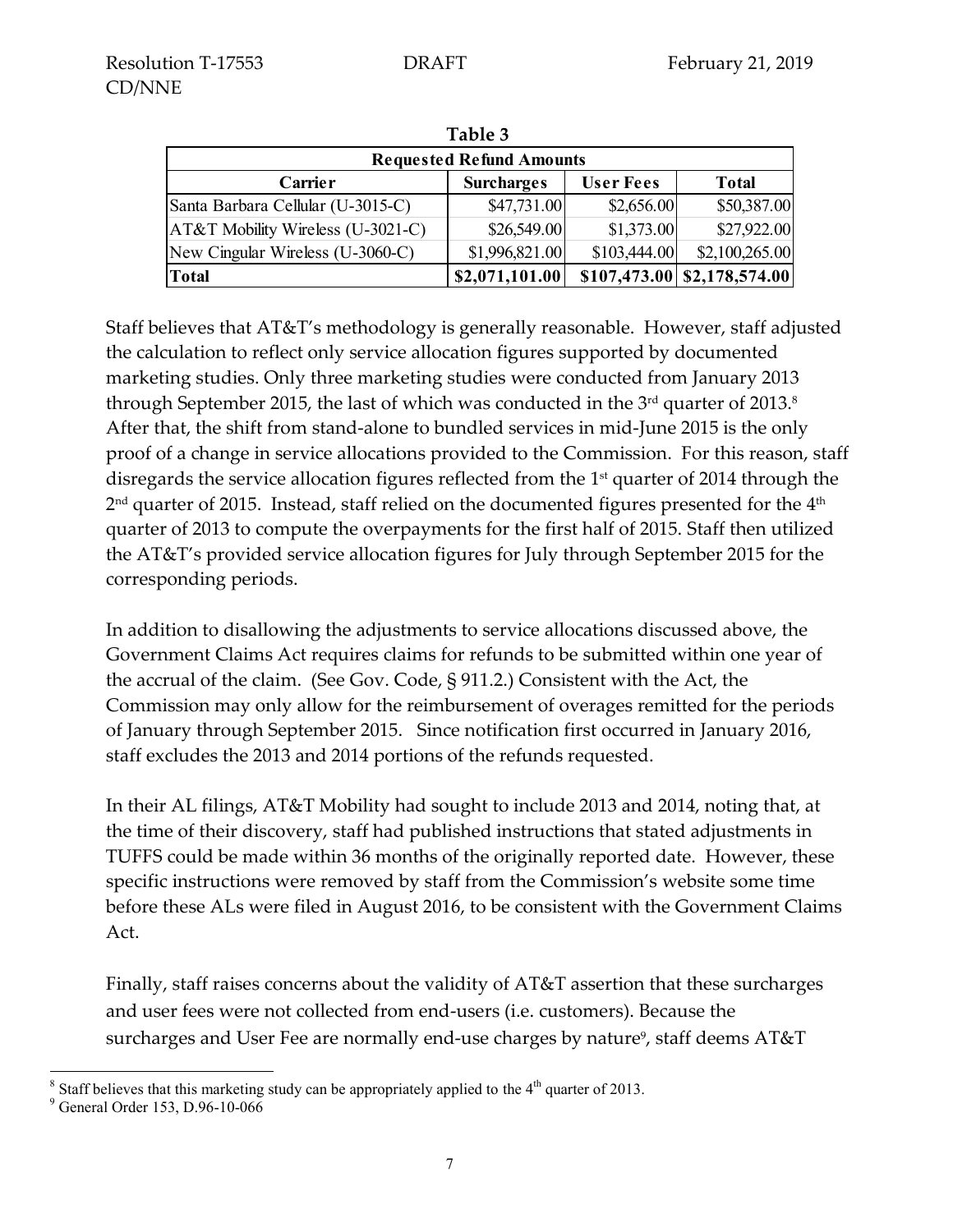to have collected these monies from customers unless otherwise proven by documentation. Staff requested AT&T to provide any proof of their claim that surcharges and user fees were not collected from customers. AT&T, however, responded that they have no records of bills or invoices that would prove such claim. To address this issue further, the Commission's Utility Audit, Finance and Compliance Branch (UAFCB) should conduct an audit of AT&T to determine the validity of AT&T's claim. AT&T must meet the burden of proving that they are entitled to the relief sought in this Resolution, and they have the burden of affirmatively establishing the reasonableness of all aspects of their request.

### Resulting Overpayment Claims

 $\overline{a}$ 

Staff performed the calculations of the claimed overpayments for 2015 using the methodology presented by AT&T in their spreadsheets.<sup>10</sup> Table 4 shows the amount of \$924,249.86 broken down into \$892,685.77 for surcharges and \$31,564.09 for user fees to be refunded to the AT&T Mobility companies, with detailed amounts shown for Santa Barbara Cellular (U-3015-C), AT&T Mobility Wireless (U-3021-C) and New Cingular Wireless (U-3060-C). 11

| Table 4                           |                   |             |              |  |  |  |  |
|-----------------------------------|-------------------|-------------|--------------|--|--|--|--|
| <b>Approved Refund Amounts</b>    |                   |             |              |  |  |  |  |
| <b>Carrier</b>                    | <b>Surcharges</b> | User Fees   | <b>Total</b> |  |  |  |  |
| Santa Barbara Cellular (U-3015-C) | \$15,606.67       | \$551.75    | \$16,158.42  |  |  |  |  |
| AT&T Mobility Wireless (U-3021-C) | \$11,560.68       | \$408.77    | \$11,969.45  |  |  |  |  |
| New Cingular Wireless (U-3060-C)  | \$865,518.41      | \$30,603.58 | \$896,121.99 |  |  |  |  |
| Total                             | \$892,685.77      | \$31,564.09 | \$924,249.86 |  |  |  |  |

The UAFCB should also verify the accuracy of these figures and if AT&T collected these amounts from customers in 2015 during its audit. These figures are subject to adjustments based on audit findings and in the event that the audit discovers these amounts to have been collected from customers, the Commission shall direct AT&T to issue the refund to customers.

 $10$  In verifying the revenues detailed in the spreadsheets, it was found that New Cingular Wireless' revenue for August 2015 was understated by \$3,000. The revenue reported in TUFFS is greater and assumed correct. No other errors were found in the spreadsheet.

<sup>&</sup>lt;sup>11</sup> As described, staff utilized AT&T's service allocation figures for the period of December 2013 and applied it to January through June of 2015. AT&T's provided service allocation figures for July through September 2015 were utilized for the corresponding periods.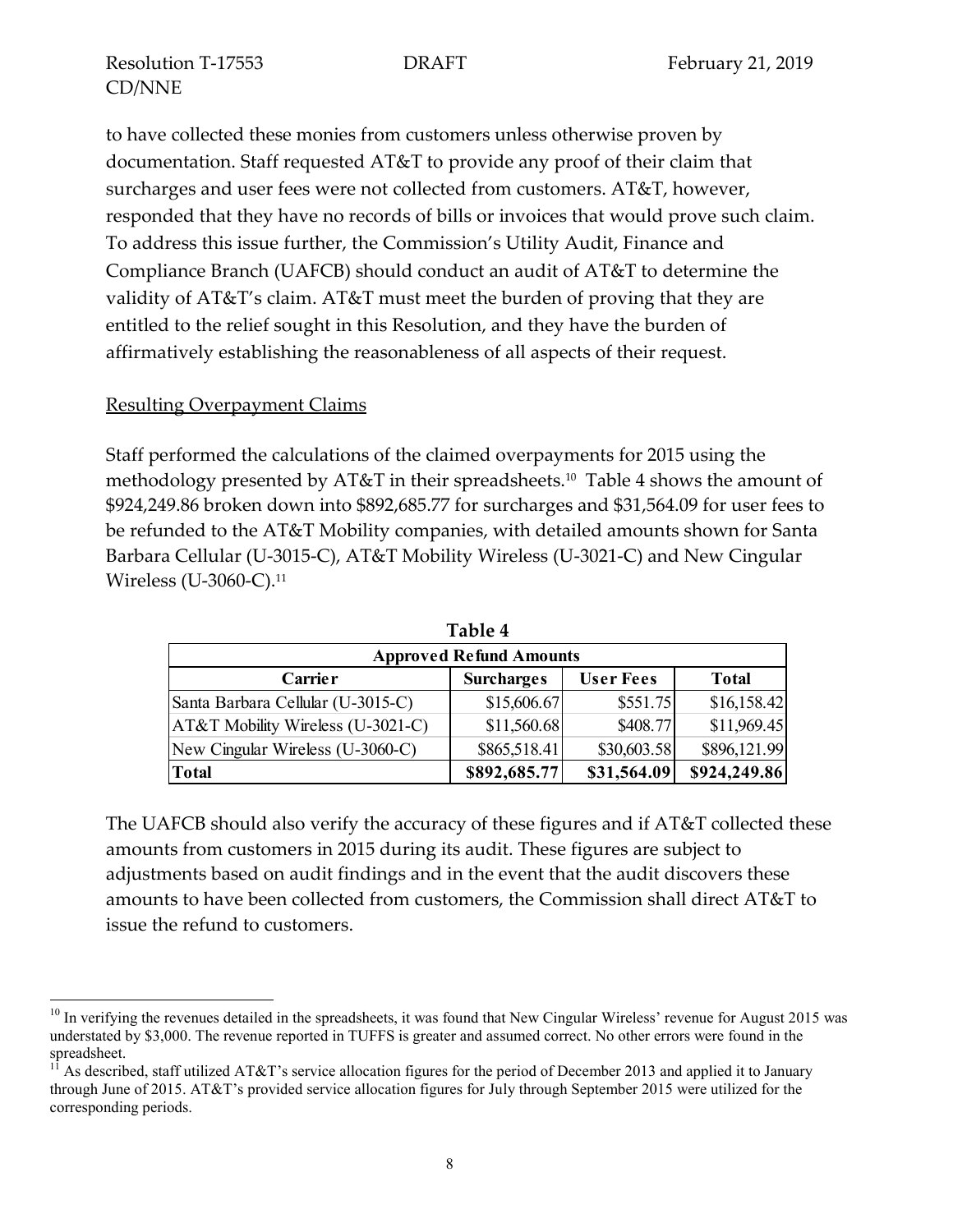### **Safety Considerations**

There are no specific safety issues raised in this Resolution.

# **Comments on Proposed Resolution**

In compliance with P.U. Code § 311(g), a notice letter was emailed on January 17, 2019 informing interested parties of the availability of the draft of this Resolution for public comments at the Commission's website [http://cpuc.ca.gov.](http://cpuc.ca.gov/) This letter also informed parties that the final Resolution adopted by the Commission will be posted and will be available at the same website.

# **Conclusion**

Subject to the audit, staff recommends partial approval of the three AT&T Mobility companies' requests for refund of the amounts of overpayments of surcharges and user fees resulting from their erroneous inclusion of intrastate data revenue in their revenue reports to the Commission. In accordance with Government Code section 911.2, the recommended refund period covers one year prior to AT&T's notification of the overpayment, in January 2016, instead of the thirty-three-month period requested by the AT&T Mobility companies.

The UAFCB shall conduct an examination of the AT&T Mobility companies to determine the accuracy of the figures and the validity of AT&T's claim that these amounts were not collected from customers in 2015. The figures recommended to be approved in this Resolution are subject to adjustment based on audit findings.

Upon completion of the audit, the Administrative Service Division's Fiscal Office will issue these amounts to refund the respective AT&T companies. In addition, should the audit discover that the surcharges and user fees were collected from customers, the Commission should direct the AT&T Mobility companies to issue the refunds to their customers.

Lastly, we remind the AT&T Mobility companies and all other carriers providing services in California to be mindful of their responsibility of submitting timely and accurate reports of surcharges and User Fee remittances.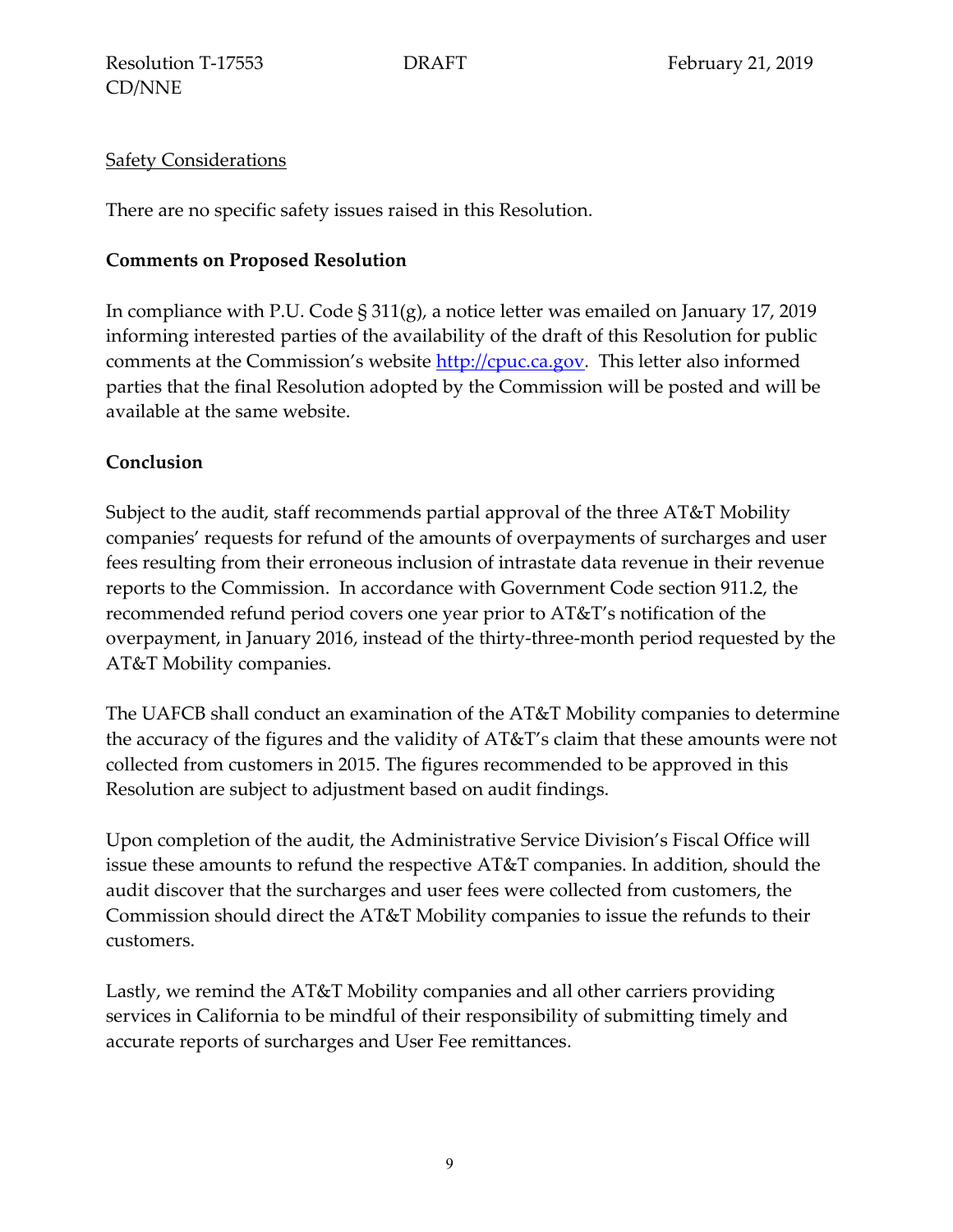# **Findings**

- 1. On January 2016, Santa Barbara Cellular Systems (U-3015-C), AT&T Mobility Wireless Operations Holdings, Inc. (U-3021-C) and New Cingular Wireless PCS, LLC (U-3060-C), collectively referred to as AT&T Mobility Companies, notified the Commission's Communications Division staff of their erroneous inclusion of prepaid Internet access (data) services in their reported intrastate revenues from January 2013 through September 2015. The companies claim that this error resulted in overpayments of Public Purpose Program surcharges (surcharges) and user fees for the period of January 2013 through September 2015.
- 2. On February 2016, staff advised the AT&T Mobility companies to file Tier 3 Advice Letters (ALs) to request a refund for any overpayment of surcharges and user fees. Staff advised AT&T Mobility that the recovery would be limited to a one-year period prior to the date on which AT&T Mobility first reported the overpayments to the Commission. As a result, the refund period in this case would be January 2015 through December 2015.
- 3. On August 15, 2016, the AT&T Mobility companies submitted ALs 166 (U-3015-C Santa Barbara Cellular Systems), 161 (U-3021-C AT&T Mobility Wireless Operations Holdings, Inc.), and 8 (U-3060-C New Cingular Wireless PCS, LLC) to request for the recovery of overpaid surcharges and user fees of the said companies from January 2013 through September 2015.
- 4. AT&T Mobility companies, as with all other telephone corporations subject to the Commission's jurisdiction, are responsible for submitting timely and accurate reports and surcharges and User Fee remittances.
- 5. Appendix A of this Resolution provides background information on surcharges and User Fee.
- 6. The AT&T Mobility companies state that surcharges and user fees were not collected from customers prior to 2016 but could not provide proof of this claim. Hence, this claim is subject to verification by the Commission's Utility Audit, Finance and Compliance Branch (UAFCB).
- 7. The AT&T Mobility companies state that they conduct quarterly traffic studies for jurisdictional allocation. They provided the Commission with summarized results which are shown as percentage rates for the periods of January 2013 through March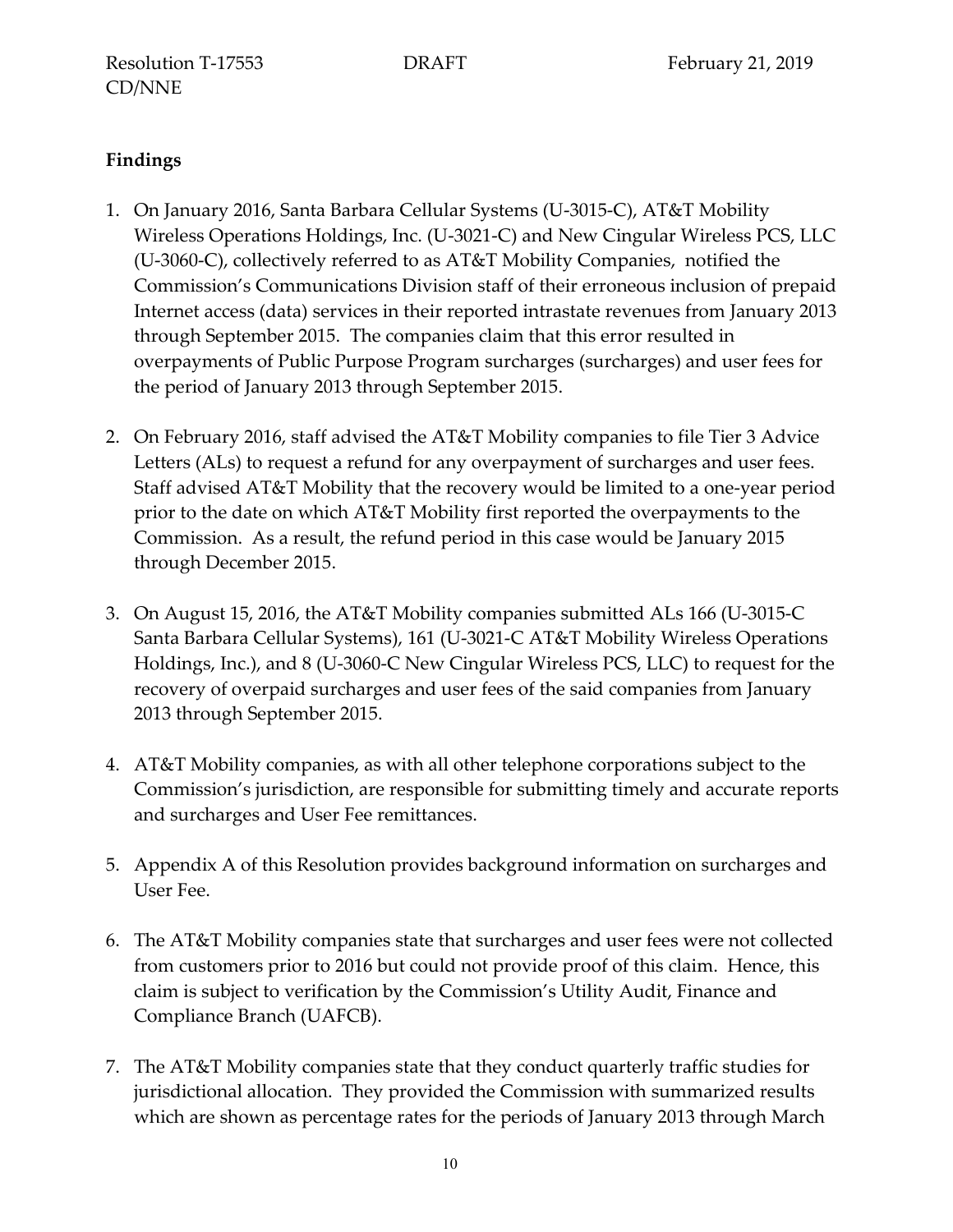2016. AT&T Mobility companies allocate their revenues between intrastate, interstate and international jurisdiction according to these percentage rates.

- 8. The AT&T Mobility companies state that they conduct quarterly market analysis for service allocation. They provided the Commission with summarized results which are shown as percentage rates for the periods of January 2013 through March 2016. AT&T Mobility companies allocate their revenues between voice, text, and data services according to these percentage rates.
- 9. AT&T Mobility companies provided staff with spreadsheets that illustrate their calculations of surcharge and user fee overpayments. With the exception of service allocation rates utilized, staff deems their methodology reasonable.
- 10. AT&T Mobility companies request refunds for a total of \$2,178,574.00 in surcharges and user fees for the period of January 2013 through September 2015 as follows: \$50,387.00 for Santa Barbara Cellular; \$27,922.00 for AT&T Mobility Wireless; and \$2,100,265.00 for New Cingular Wireless.
- 11. Based on documents and statements AT&T Mobility provided to staff, AT&T Mobility did not conduct a marketing study from the 4<sup>th</sup> quarter of 2013 through the 2 nd quarter of 2015. In late June of 2015, AT&T Mobility updated the last conducted marketing study due to the shift of offering standalone plans to bundled services. For this reason, staff disregards the adjustments in service allocations from January 2014 through June 2015.
- 12. In accordance with Government Code Section 911.2, the request for refund of surcharges and user fees should apply only to overpayments made from January 2015, which is one year prior to when AT&T Mobility first notified the CPUC of the overpayment issue.
- 13. Staff performed calculations to determine the overpaid surcharge and user fee amounts by reviewing the revenue figures AT&T Mobility had provided and utilizing AT&T Mobility's methodology. Staff utilized service allocations based on the companies' documented market study and found only one numerical error.
- 14. Subject to audit, staff recommends that \$924,249.86 should be refunded to the three AT&T Mobility companies for the periods of January 1, 2015 through September 30, 2015. The amounts applicable to each company are detailed in Table 4 of this Resolution.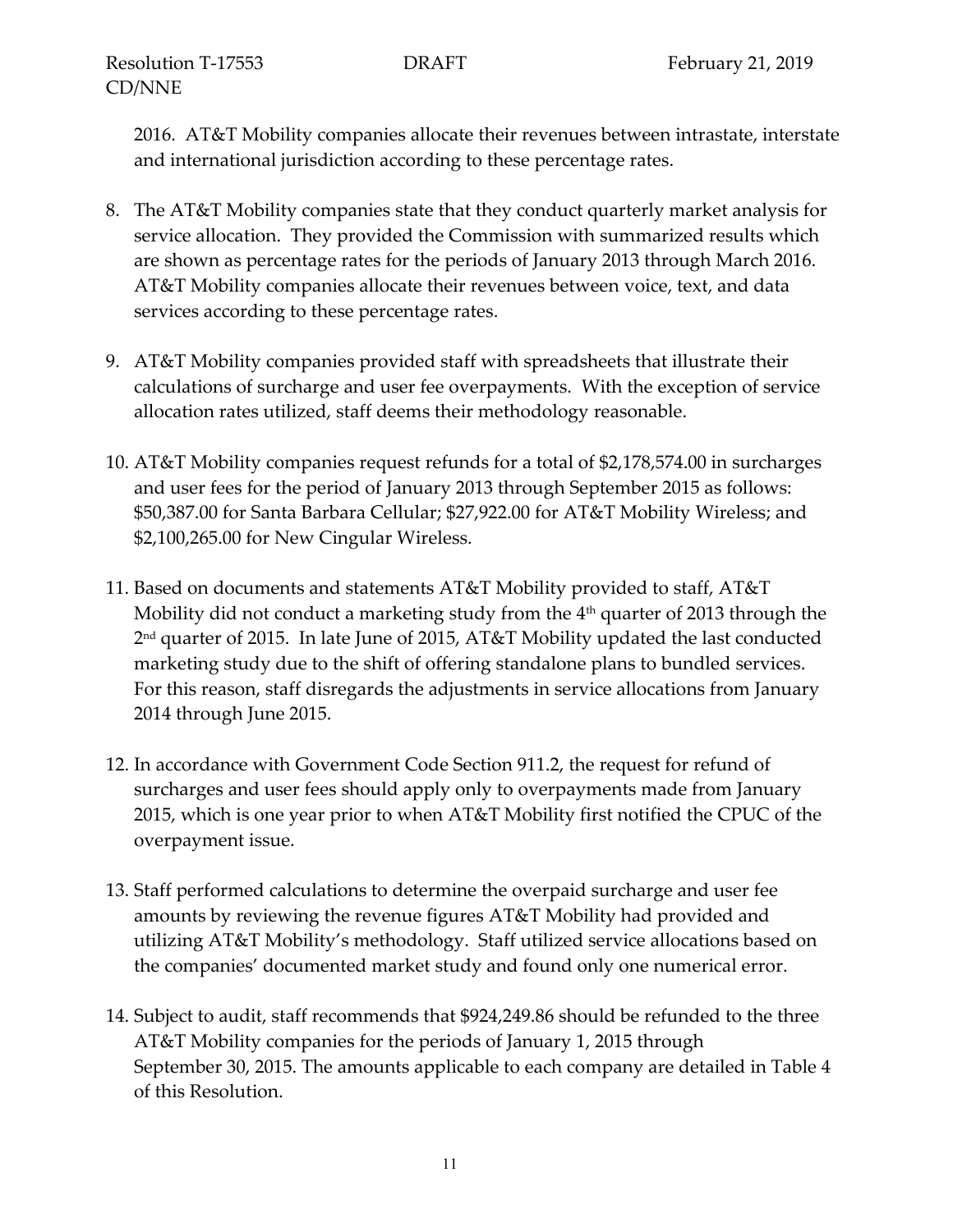- 15. Staff recommends that the UAFCB conduct an examination of the AT&T Mobility companies to verify the accuracy of these figures.
- 16. The Administrative Service Division's Fiscal Office, per instructions from the Communications Division, will issue the AT&T companies their respective refund amounts after the completion of the audit.
- 17. The Commission should order AT&T Mobility companies to issue the refunded surcharges and user fees to their respective customers if the audit finds that these amounts were charged to customers.

# THEREFORE, IT IS ORDERED that:

- 1. The Commission's Utility Audit, Finance and Compliance Branch shall conduct an examination of the AT&T Mobility companies subject to this Resolution to verify the accuracy of the figures recommended to be approved.
- 2. Subject to adjustments based on audit findings, the Communications Division, in concert with the Administrative Service Division's Fiscal Office, shall issue a refund of \$16,158.42 to Santa Barbara Cellular Systems, LLC's (U-3015-C) for overpaid surcharges and user fees from January through September 2015.
- 3. Subject to adjustments based on audit findings, the Communications Division, in concert with the Administrative Service Division's Fiscal Office, shall issue a refund of \$11,969.45 to AT&T Mobility Wireless Operations Holdings, Inc.'s (U-3021-C) for overpaid surcharges and user fees from January through September 2015.
- 4. Subject to adjustments based on audit findings, the Communications Division, in concert with the Administrative Service Division's Fiscal Office, shall issue a refund of \$896,121.99 to New Cingular Wireless PCS, LLC 's (U-3060-C) for overpaid surcharges and user fees from January through September 2015.
- 5. In the event that the examination finds that the AT&T Mobility Companies collected surcharges and user fees from customers in 2015, the AT&T Mobility companies shall issue refunds to their respective customers.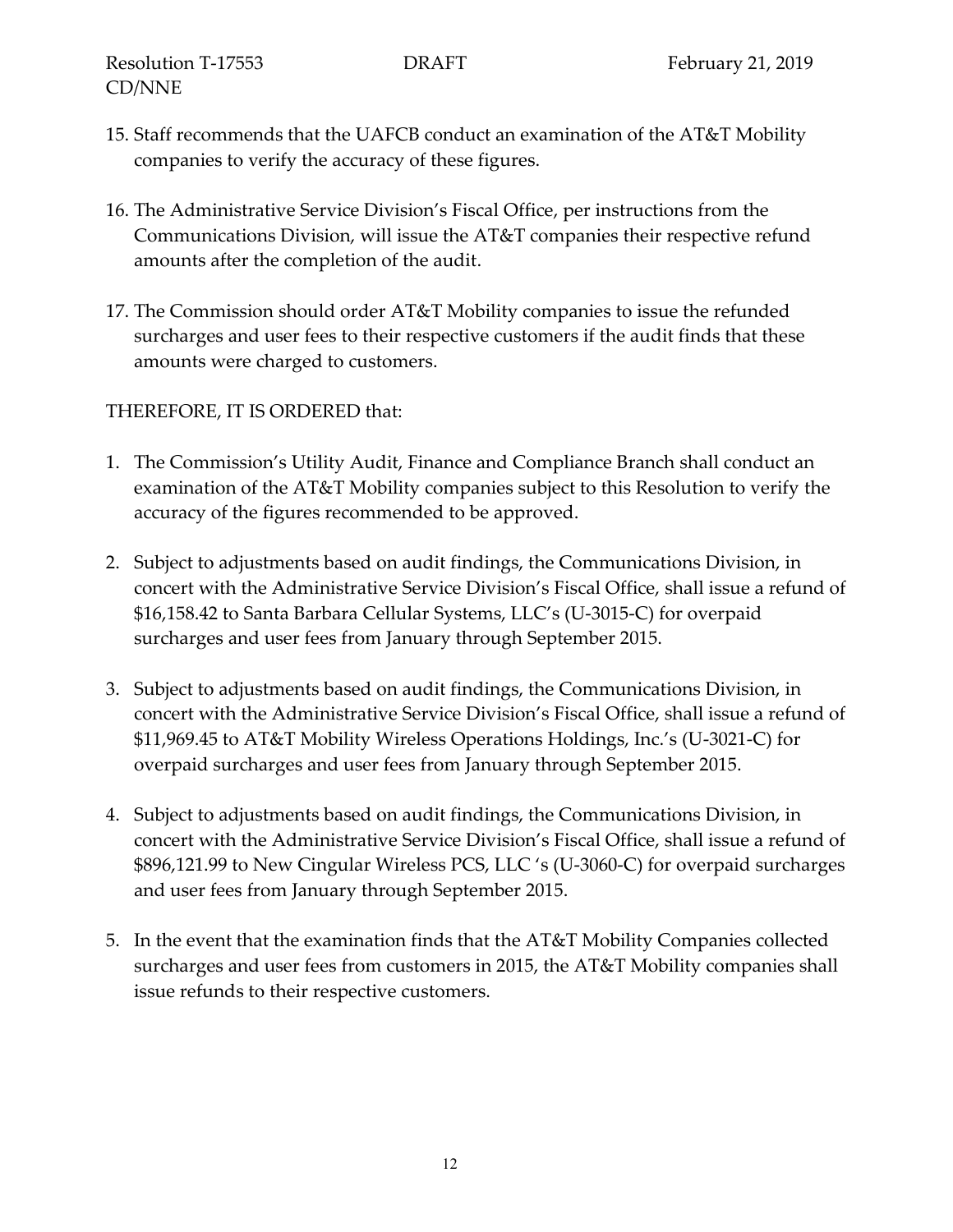This Resolution is effective today.

I hereby certify that the Public Utilities Commission adopted this Resolution at its regular meeting on \_\_\_\_\_\_\_\_\_\_\_\_\_\_\_\_\_. The following Commissioners adopted it:

> Alice Stebbins Executive Director

 $\frac{1}{2}$  ,  $\frac{1}{2}$  ,  $\frac{1}{2}$  ,  $\frac{1}{2}$  ,  $\frac{1}{2}$  ,  $\frac{1}{2}$  ,  $\frac{1}{2}$  ,  $\frac{1}{2}$  ,  $\frac{1}{2}$  ,  $\frac{1}{2}$  ,  $\frac{1}{2}$  ,  $\frac{1}{2}$  ,  $\frac{1}{2}$  ,  $\frac{1}{2}$  ,  $\frac{1}{2}$  ,  $\frac{1}{2}$  ,  $\frac{1}{2}$  ,  $\frac{1}{2}$  ,  $\frac{1$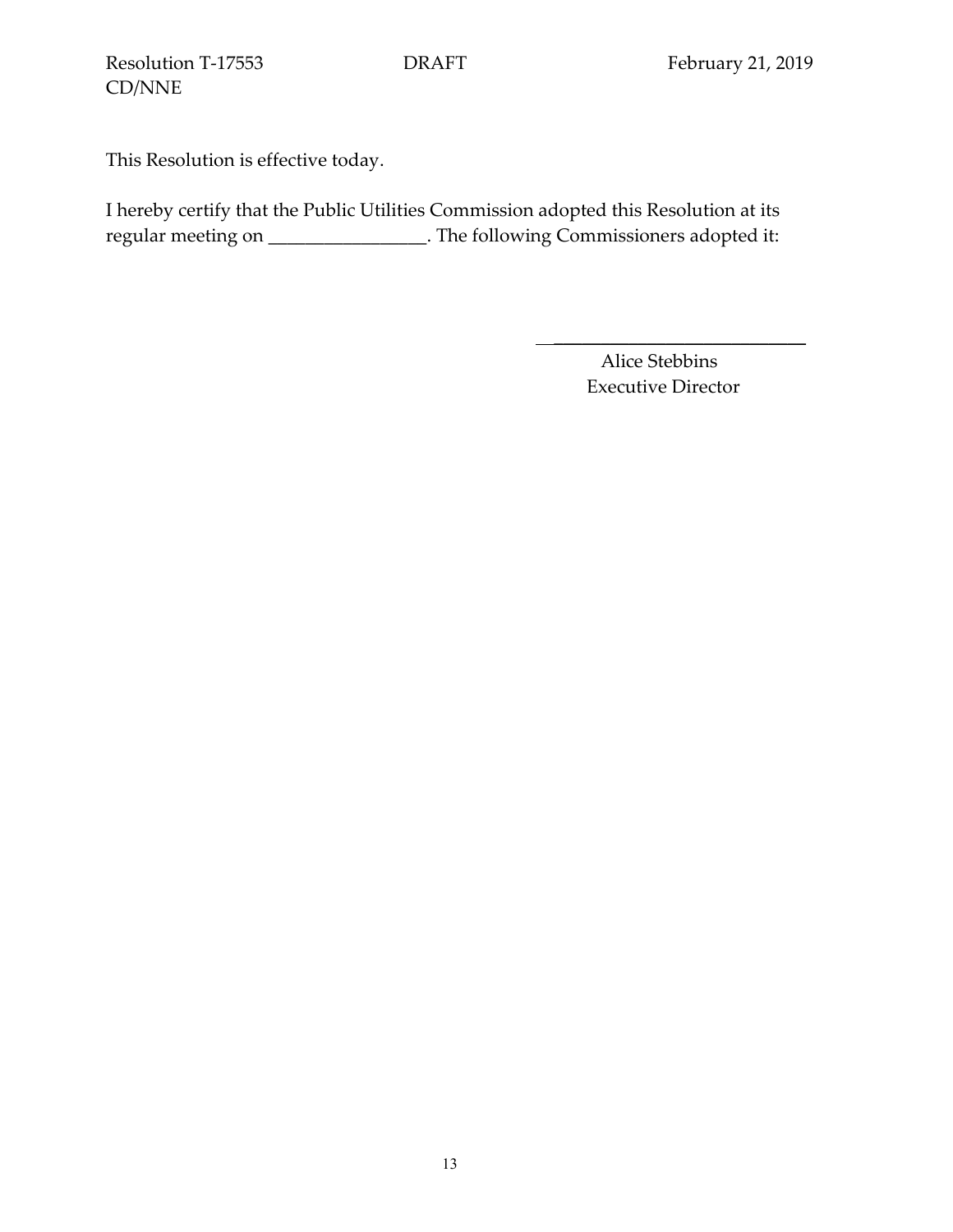Resolution T-17553 CD/NNE

# **Appendix A**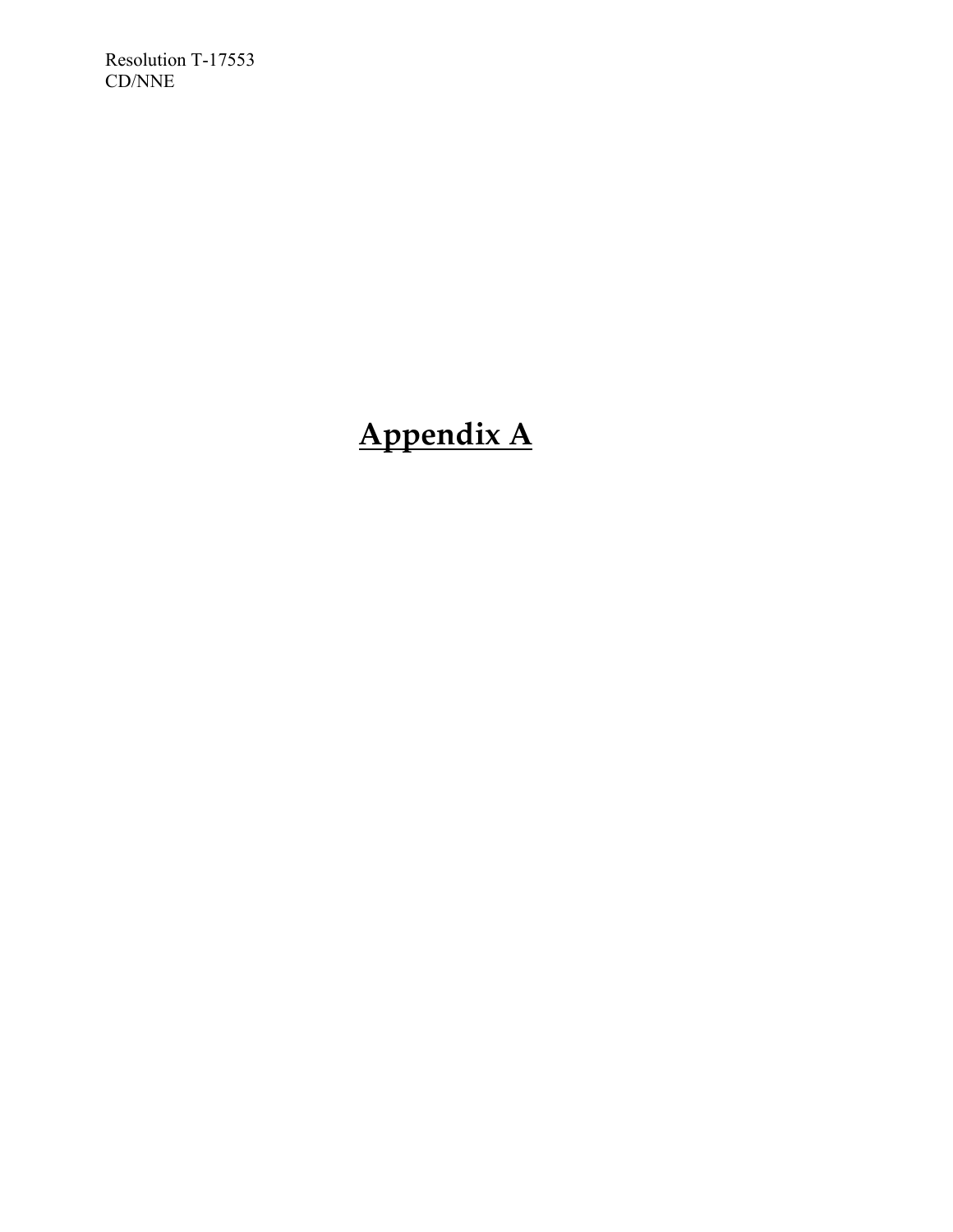Resolution T-17553 CD/NNE

# Public Purpose Program Surcharges

The Public Purpose Program surcharges are assessed on revenues collected from end-use intrastate telecommunications services<sup>12</sup>. Carriers report and remit the PPP surcharges revenues and user fees through the Commission's proprietary Telecommunications User Fee Filing System (TUFFS). The surcharges collected fund the six universal service funds administered by the Commission, set forth in Public Utilities Code Sections 275 through 281. They are as follows:

- **Universal Lifeline Telephone Service (ULTS):** provides discounted home phone and cellular phone services to qualifying low-income households.
- **Deaf and Disabled Telecommunications Program (DDTP):** provides telecommunications devices to deaf or hearing-impaired consumers.
- **California High Cost Fund-A (CHCF-A):** provides subsidy to small local exchange carriers for providing telephone service to residential customers in rural high-cost areas.
- **California High Cost Fund-B (CHCF-B):** provides subsidy to carriers of last resort for providing telephone service to residential customers in rural high-cost areas.
- **California Teleconnect Fund (CTF):** provides a discount on select communications services to schools, libraries, hospitals, and other non-profit organizations.
- **California Advanced Services Fund (CASF)**: supports the deployment of broadband facilities and broadband services adoption in unserved and underserved areas through project specific grant funding.

 $\overline{a}$ 

<sup>12</sup> General Order 153; D. 96-10-066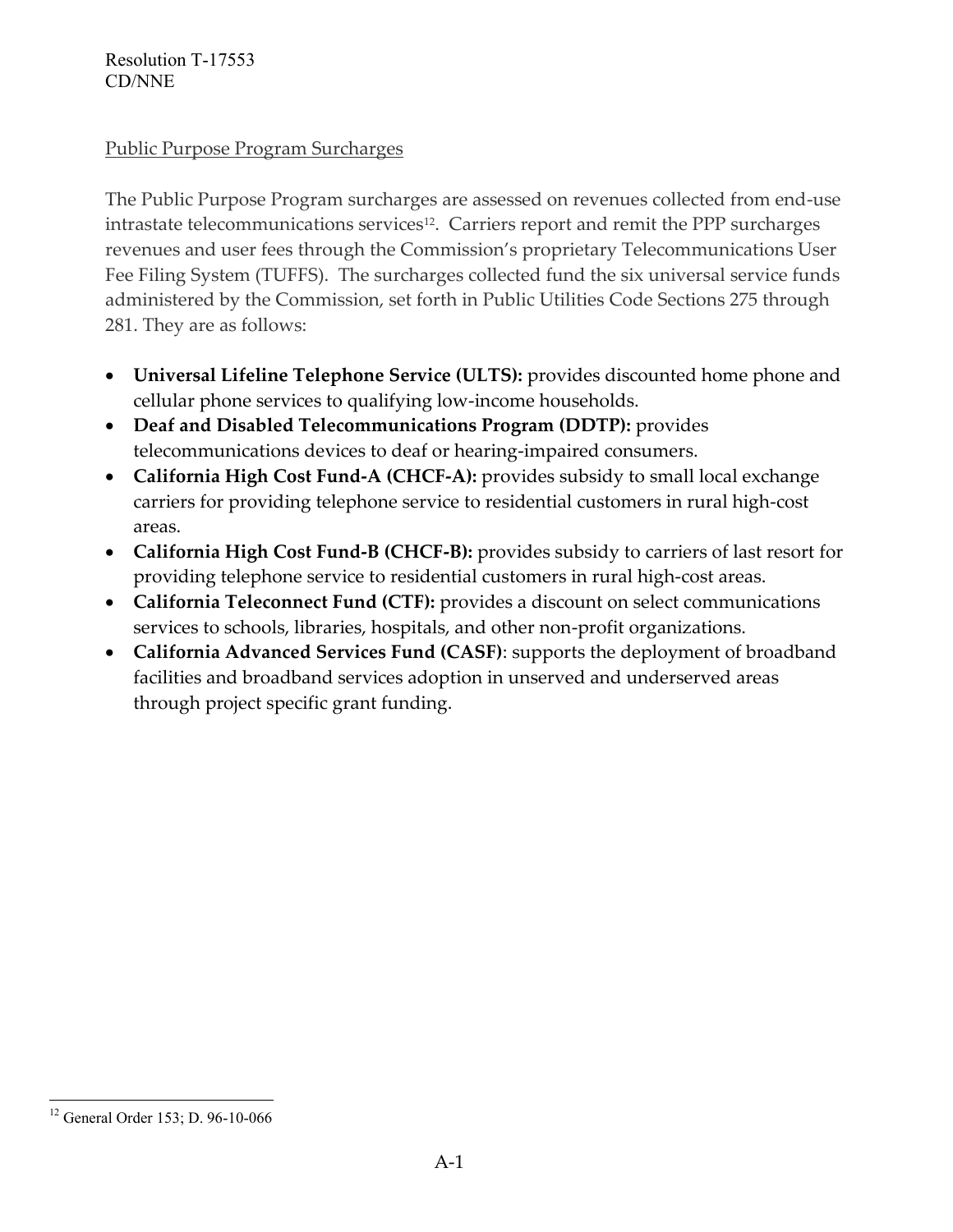The surcharge rates vary for each program discussed above and are adjusted periodically based on forecasted budget. The following table reflects the effective surcharge rates from January 1, 2013 through September 30, 2015. The adjustments made for each rate are highlighted for reference.

| <b>Effective</b> | <b>ULTS</b> | <b>DDTP</b> | <b>CHCF-</b> | <b>CHCF-</b> | <b>CTF</b> | <b>CASF</b> |
|------------------|-------------|-------------|--------------|--------------|------------|-------------|
| Date             |             |             | A            | B            |            |             |
| 12/01/12         | 1.150%      | 0.200%      | $0.400\%$    | 0.300%       | 0.590%     | 0.140%      |
| 04/01/13         | 1.150%      | 0.200%      | $0.400\%$    | 0.300%       | 0.590%     | 0.164%      |
| 10/01/13         | 1.150%      | 0.200%      | 0.180%       | 0.300%       | 0.590%     | 0.164%      |
| 02/01/14         | 1.150%      | $0.200\%$   | 0.180%       | $0.000\%$    | 0.590%     | 0.164%      |
| 04/01/14         | 1.150%      | $0.200\%$   | 0.180%       | $0.000\%$    | 0.590%     | 0.464%      |
| 10/01/14         | 1.150%      | $0.200\%$   | 0.180%       | $0.000\%$    | 0.930%     | 0.464%      |
| 01/01/15         | 2.400%      | 0.200%      | 0.350%       | $0.000\%$    | 0.930%     | 0.464%      |
| 02/01/15         | 2.400%      | 0.500%      | 0.350%       | $0.000\%$    | 0.930%     | 0.464%      |
| 06/01/15         | 2.400%      | 0.500%      | 0.350%       | $0.000\%$    | 1.080%     | 0.464%      |
| 08/01/15         | 3.800%      | 0.500%      | 0.350%       | $0.000\%$    | 1.080%     | 0.464%      |

The surcharge rates on August 1, 2015 remained effective through September 2015.